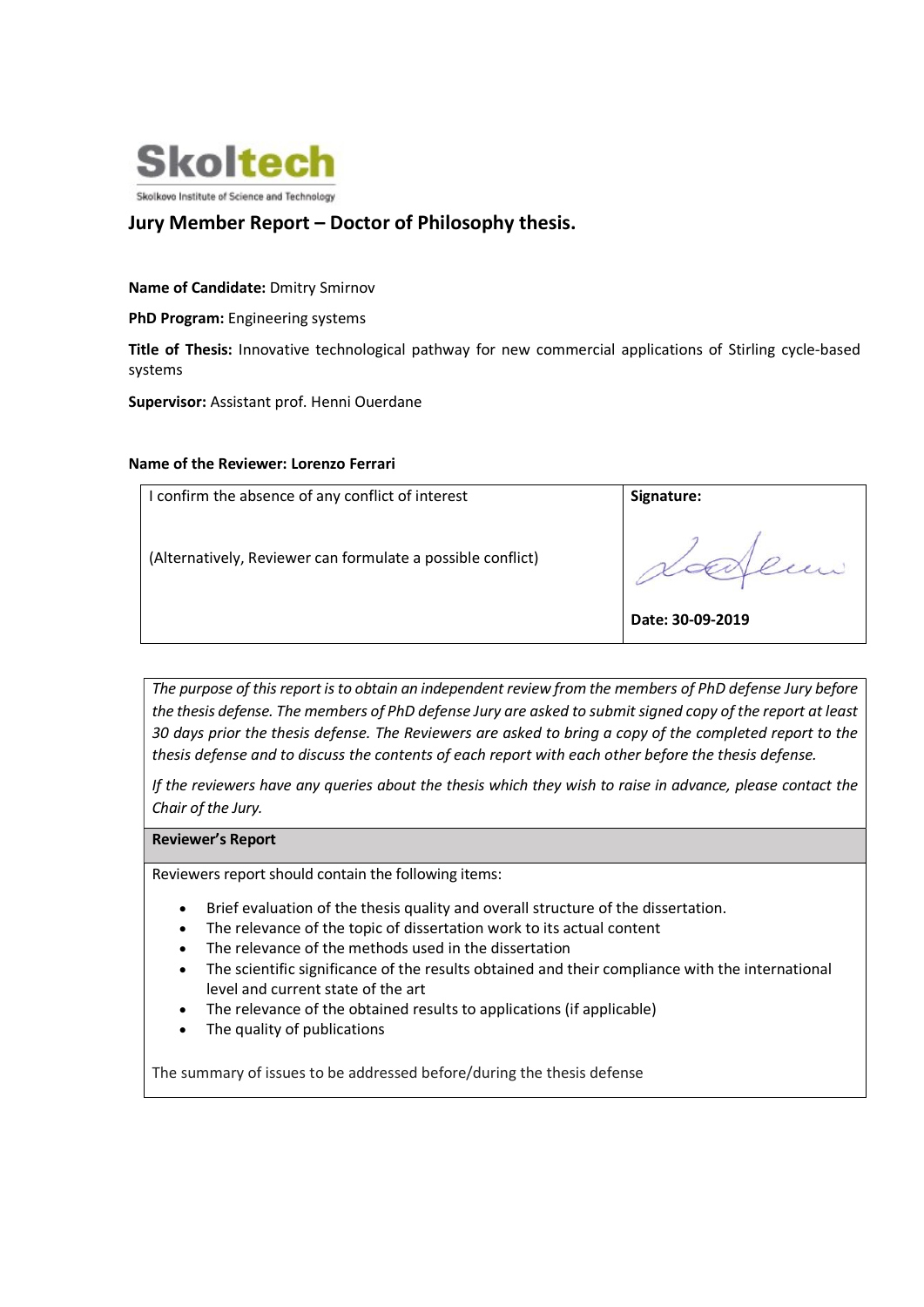The thesis investigates new criteria for the design of an energy conversion technology from a general point of view by approaching all the stages of the design process: from the concept development to the commercial ramp-up. As an example, the methods and the processes were applied to the development of a Stirling machine. The topic is of interest as it is quite unusual to face the design process from a holistic point of view as in the way proposed by the candidate. The topic itself of a Stirling machine has some innovation. Even though these machines have a long history of testing, their design has still some elements that need to be investigated and optimized.

The methods proposed by the candidate are multiple and differ according to the step of the development process. At the concept level, the author proposes and extensive review of the literature and the patents related to Stirling machines. This analysis allows the identification of several interesting aspects related to Stirling system design (engines and refrigerators) according to the geographical region, year of development and type of development (research or commercial). At the system level, an elaboration of data on Stirling machines allowed the tradespace exploration and the detection of the main relations between design choices and economic impacts. As for the design stage, the game theory was applied by considering two different design units for the mechanical and thermal aspects. Interesting solutions with different power/affordability twins were identified. At the testing and refining stage, the author showed the impact of a detailed investigation on the piston-cylinder sealing, which lead to an improvement of tested system performance. As for the production ramp-up, the candidate developed a dedicated model based on the experimental results of the thermal chamber of a tested Stirling machine that provided a step forward in the existing literature.

The dissertation has several innovative contents, both from the methods proposed and some of the technical results achieved. In this respect, to increase the impact of his study, this reviewer would encourage the candidate to stress more the technical aspects related to his work. Only a few details to the developed in-house machine are reported in the last chapters of the dissertation. The design of a Stirling machine is an interesting topic from the research point of view as many technical issues still hamper their performance. In this sense, the contribution of Chapter V and VI is relevant. Probably a full description of the developed device and its details would deserve a standalone chapter. This would also avoid the repetition of Stirling machine scheme and data as for pictures in page 159 and 180.

The tradespace analysis brings several interesting results that would be worth investigating in more detail. At page 80, figure 20, only the power vs cost map is reported. It would be interesting to have similar graphs that are related to other technical characteristics of the machine, such as borehole diameters, typical stroke lengths, efficiencies, etc., and provide a comment on that. The candidate reports a reference to one of his published studies, but some additional consideration in the text would increase the comprehension of the complexity of the study.

Regarding the game theory application, which is one of the main innovative approaches proposed by the candidate, this reviewer would encourage to provide further details on the models adopted to estimate the machine performance and heat exchanger dimensions and costs. For the performance estimation, a reference is proposed in the dissertation to an author's publication (page 101), but a brief description would help the reader to have a better comprehension of the study. It would be also interesting to have further details on cost and heat transfer function estimations (only a reference is provided also for these). In addition, it would be of interest to comment on the technical solutions that were identified as optimal in the Case 2 not only in terms of P and A but also in terms of other technical parameters as borehole diameters, stroke values, temperatures, etc.